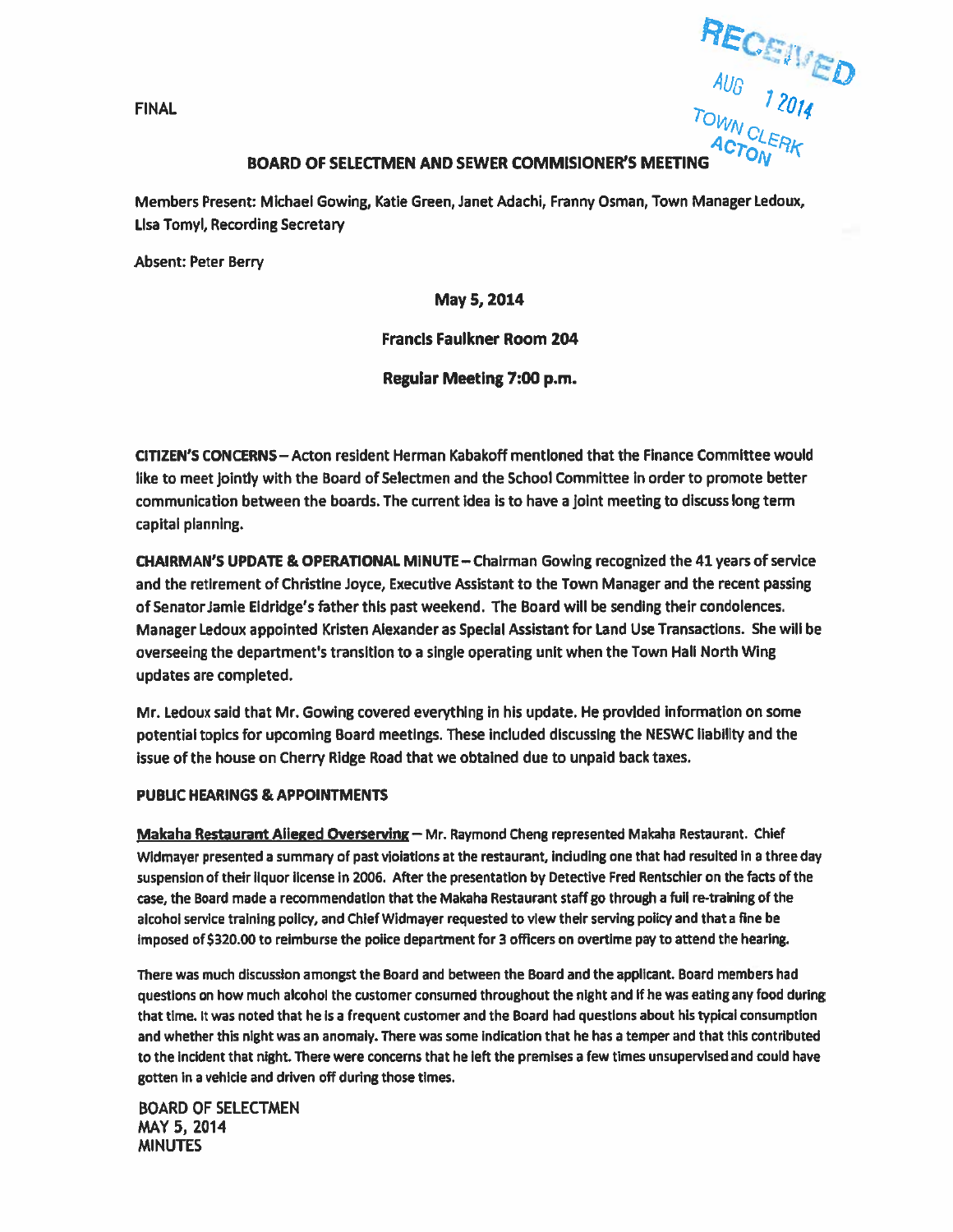Ms. Adachi moved to issue <sup>a</sup> decision to require the managemen<sup>t</sup> to update its training policies and provide proof of completing training and compliance with the police department, and to Impose <sup>a</sup> fine of \$320 to reimburse the town for the police expenses. Ms. Green seconded the motion. The vote was 3-0-1, with Ms. Osman abstaining.

### SELECTMEN'S BUSINESS

Nursing Enterprise Update - Doug Halley and Heather York presented an update on the Nursing Enterprise. The summation Is that there are three options, one was to discontinue the service, second was to move to privatization, and third was to continue with Town budget funding. They are not looking for <sup>a</sup> vote tonight, but would like to ge<sup>t</sup> <sup>a</sup> sense of the Board. They <sup>p</sup>lan to come back before the Board in August for <sup>a</sup> further discussion and possible vote.

There were many comments from the Board members and the audience. Ms. Green spoke In suppor<sup>t</sup> of option three and felt that we should be continuing to provide this service to our citizens. Ms. Adachi said she would like to see more data on the operations. She had been anticipating an announcement this month, but thought it would be more along the lines of Option 2. She pointed out that we are one of two communities in the state to still provide <sup>a</sup> nursing service. She is generally opposed to making it <sup>a</sup> par<sup>t</sup> of the operating budget. Mr. Gowing echoed Ms. Adachi's comments on the sense that we were originally moving towards Option 2. He would like to see actual numbers as well.

Comments from the board and town residents echo the need for the continuation of the service to the town residents. Chairman Gowing requested to see the number of residents that are serviced by the Nursing Services. Many residents voiced that the population is aging, and therefore the need is there.

Review Site Plan Rules and Regulations, Planning Department - - Kristen Guichard presented an overview of the revised site plan rules and regulations for the Selectmen. It was noted that the last time the rules and regulations were updated was in 1990. New updates include electronic filing requirements, clarification on the design review board process, lighting <sup>p</sup>lan requirements, updated simple department contact information, and changing the requirement of certified mail for abutters to accountable mail. All changes and updates fulfill the MGL requirements. It has simplified formatting for the Planning Department.

Ms. Machi moved to approve the update to the Planning Department Site Plan Rules and Regulations, Ms. Green seconded the motion.

All Ayes

### SELECTMEN'S REPORT

Mr. Gowing: Council on Aging – the recent resignation of 2 drivers (1 Council on Aging and one Transaction Associates) has negatively impacted the ability to ge<sup>t</sup> seniors around when they want to. They are currently interviewing for the positions but until filled, there may be delays. They have reached out for new board members as they have 3 going off the current COA board. Metropolitan Planning Organization — the MPG has moved the Bruce Freeman rail trail off the Transportation Improvement Program. This was due to the state agreeing to pick up the cost of extending the trail through Acton (Instead of using federal monies). It should not adversely affect the timing. Lowell Regional Transit Authority — the LRTA submitted their 2015 budget. Due to forward funding by the state, they are able to lower their budget by approximately \$60,000.00 this year. The new budget Is BOARD OF SELECTMEN

MAY 5, 2014 **MINUTES**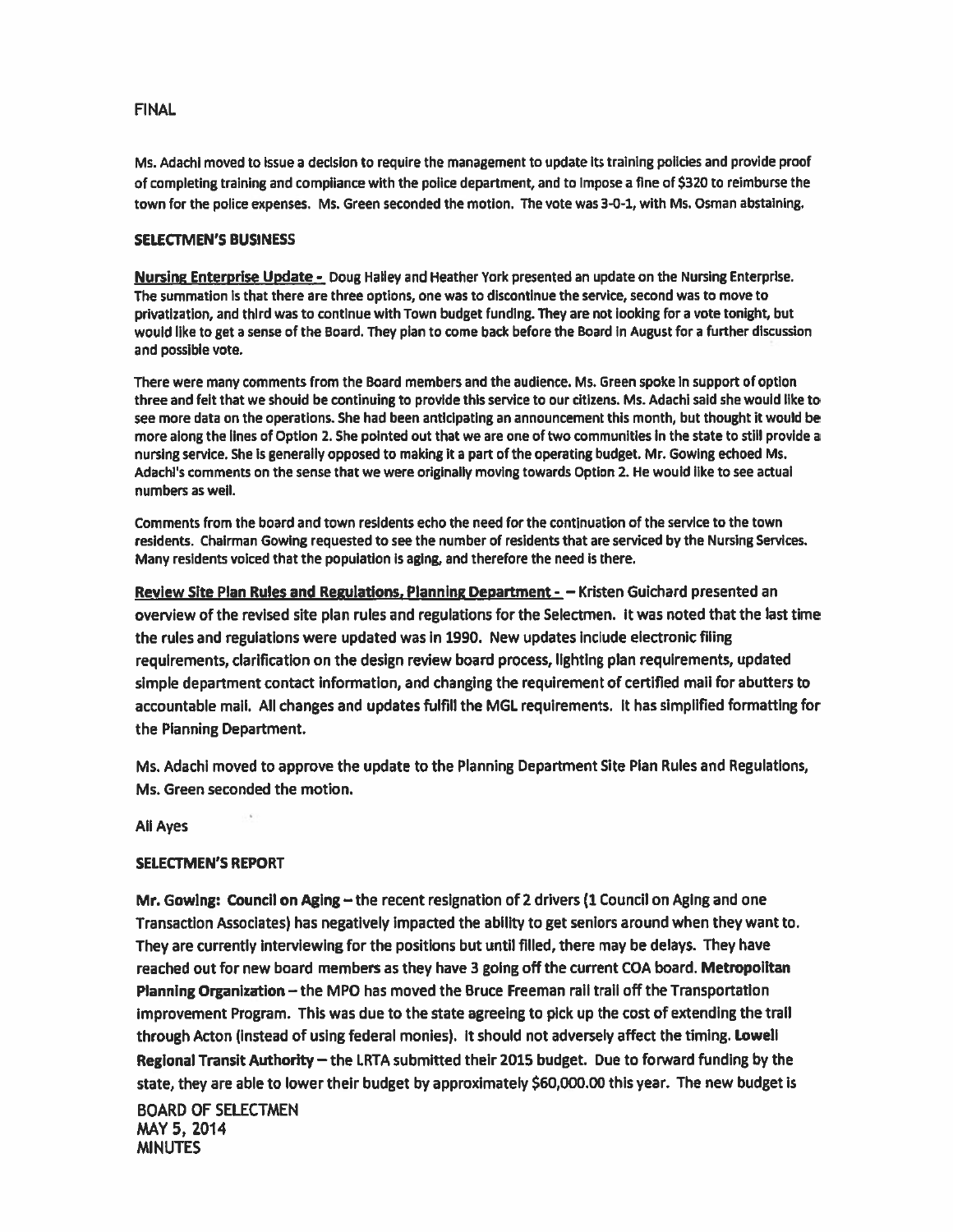\$10,958,396.00. This includes \$76,000.00 going into OPEB. Due to extended times on their fixed bus routes, have increased ridership by over 50,000 people. Franny Osman joined the LRTA board at our last meeting representing riders in Acton. Health Insurance Trust — the insurance cash flow is looking good as we move towards the end of the fiscal year (June 30). We discussed going out for bid on reinsurance. There was <sup>a</sup> discussion about what the ACA dictates versus collective bargaining on out-of-pocket expenses. There is discussion on both the town and school side reading how to move forward.

Ms. Green: The Historical commission met and discussed purchasing plaques through their Historical Plaque Program for three town owned buildings. They will use their committee's funding to purchase three plaques. Their suggestions are Town Hall, the old fire station on Windsor Aye, and the Hearse House at Woodlawn Cemetery. They wanted to ge<sup>t</sup> the opinion of the Board before proceeding. The Board offered favorable remarks and Mr. Cowing noted that they should work with the HDC on placement of the plaques for any buildings In historic districts. The School committee met and did not discuss anything relevant to the Board.

Ms. Adachi: AB Cultural Council - Annual Movie Night series, <sup>3</sup> Fridays in May, 7:00 p.m., Room 204, free. Last Friday, 5/2 — "La Strada"; 5/9: "Mary and Max," claymation film about penpal friendship between middle-aged man (voice by late Phillip Seymour Hoffman) and young girl; 5/16: "Wadjda," Arab female director. Finance CommIttee, Tuesday, 4/29 - Discussion of 1) 2014 Town Meeting, what could improve 2) proposal for 3-boards collaboration on long-term capital planning. See Herman Kabakoffs comments during Citizens' Concerns. Minuteman Regional School, Monday, 5/5 — Meeting/teleconference this morning with Town Manager and Nancy Banks, Acton representative on Minuteman School Committee, about proposal by lower-enrollment member towns that member towns adopt resolution to not interfere with attempts of member towns to withdraw from Minuteman district if and when pending regional agreement amendments become effective and withdrawal is somewhat easier. Wayland Town Meeting voted down proposed amendment so amendment process will take some time. Some towns have adopted resolution, including Concord Selectmen last week. No rush for Acton Selectmen to address resolution but topic will be on 6/9 agenda to allow fuller discussion. 495/Metrowest Partnership — 4/30 meeting of water resources group. Presentations by MA Department of Environmental Protection representatives, focusing on proposed amendment of state water managemen<sup>t</sup> regulations applicable to large users of surface water, groundwater, such as public water suppliers like Acton Water District, golf courses. AWD Manager Chris Allen also presen<sup>t</sup> at meeting. Revised draft Environmental Protection Agency permit applicable to MA communities like Acton with regard to stormwater managemen<sup>t</sup> supposed to be out this month. AB United Way, 4/30 - Workshop on cultural sensitivity with more focus on Chinese culture and community but with principles being generally applicable. Ms. Osman also attended. Retirement party in honor of Executive Assistant Christine Joyce, 5/1. Mr. Cowing, Ms. Osman, former Selectman John Sonner also present.

Ms. Osman: Regional CoordinatIng Council Meeting April 15, 2014: The Regionai Coordinating Council in our area relates to Human Service and universal transportation and is one of many RCC's In the state. Doug led this meeting. Franny Osman and Andrew Scrbner-McLean, Asst. Town Administrator In Maynard, will co-chair our local RCC. CrossTown Connect will be one of the agencies IN our local RCC. This is all par<sup>t</sup> of Exec. Order 530 of Governor. Promotes statewide coordination of mobility. ABUW

BOARD OF SELECTMEN MAY 5, 2014 **MINUTES**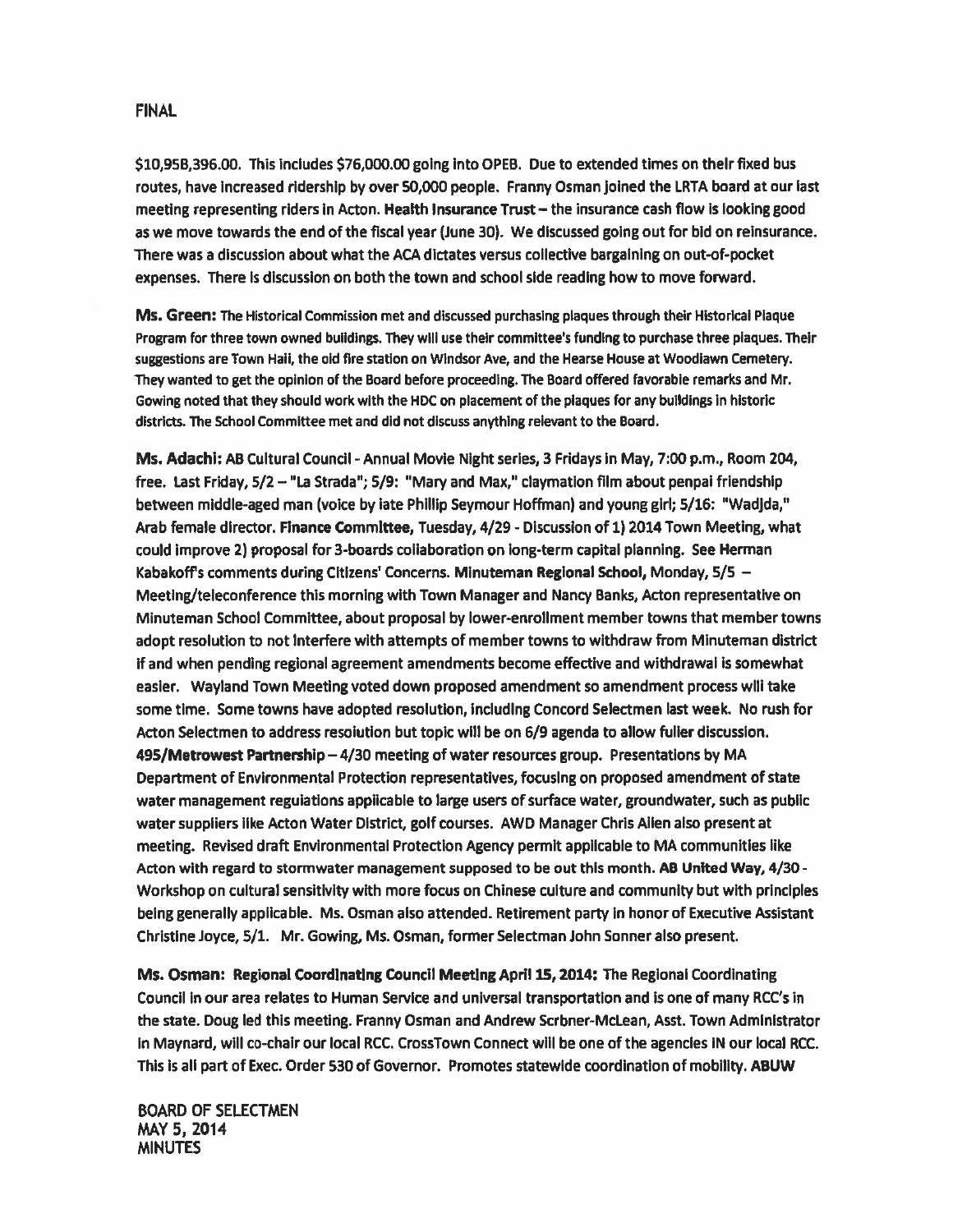event May 1, 2014: Both Janet Adachi and I attended the Acton Boxborough United way event on Diversity. This is the note from ABUW Exec. Director Rachel Sagan about that morning:

#### Dear Community Leader:

We had <sup>a</sup> terrific ABUW Community Forum thanks to QJ Shi, Executive Director of English at Large, who conducted an interactive workshop entitled "Looking into <sup>a</sup> Different Mirror" which addressed the issues of culture, diversity, and inclusion. We had over 40 participants in attendance from the provider community. Qi go<sup>t</sup> us all thinking, listening and sharing our experiences in hopes of helping each other better serve the diverse populations we work with. The ABUW Outreach Committee pu<sup>t</sup> <sup>a</sup> lot of work into this program as we]). To continue the conversation, <sup>I</sup> have attached several resources recommended by QJ. We also recommend <sup>a</sup> book about the clash of American medical and social service cultures with a Hmong family's efforts to care for their epileptic child: The Spirit Catches You and You Fail Down. Also, consider a book by Peggy McIntosh, White Privilege: Unpacking the Invisible Knapsack.

Please let me know if you have any questions. Rachel (Sagan abuw@abuw.org)

Lowell Regional Transit Authority Board of Directors meeting, May 1, 2014: Mike Gowing and <sup>I</sup> attended. It was my first LRTA meeting. I found it quite impressively well run, with representatives from all over the LRTA area which runs quite far north of us. The LRTA is very proud of its recent improvements; adding Saturday service and showing increasing fixed route ridership; adding camera and GPS technology to paratransit vans as they did on their fixed route buses; working with businesses that surround the Lowell Gallagher intermodal Transportation hub to find substitute parking so the closure of the station's garage during remodeling does not cause trouble for commuter parkers. The LRTA sees processes such as Acton taking over dispatch of the Road Runner as models which other towns can and are following. Open Space Committee May 2, 2014: I attended the Open Space Committee meeting as <sup>a</sup> citizen involved in the Wright Hill Association CPC land purchase. <sup>I</sup> have been attending those meetings for about <sup>a</sup> year now as an observer and as <sup>a</sup> participant in the Wright Hill Association, which bought Wright Hill land in order to divide it, pu<sup>t</sup> par<sup>t</sup> into conservation (thanks to the Town Meeting vote) and to re-sell the house and remaining almost four acres,..something the group is doing now. We are working on selling the house now.

As <sup>a</sup> side note, <sup>I</sup> have an appointment to talk to the Town Counsel about the fact that before <sup>I</sup> was <sup>a</sup> Selectman I was involved in this project and that now that I am a Selectman, going forward I want to recuse myself from any decisions related to Wright Hill and make any behavioral changes necessary for the remainder of the project so that there isn't any question of conflict of interest. The committee asked if <sup>I</sup> was going to be the liaison from the 805 (as Dave dough used to be) and <sup>I</sup> told them we hadn't made the assignments ye<sup>t</sup> but that <sup>I</sup> would be happy to be in the future (barring any delays due to recusal from Wright Hill business). While <sup>I</sup> was there at Open Space, <sup>I</sup> heard discussion of various parcels the committee is looking at, either out of interest or because a landowner or other town has come to the committee to discuss the Town's interest in the land, The particulars are reported in the draft minutes

BOARD OF SELECTMEN MAY 5, 2014 MINUTES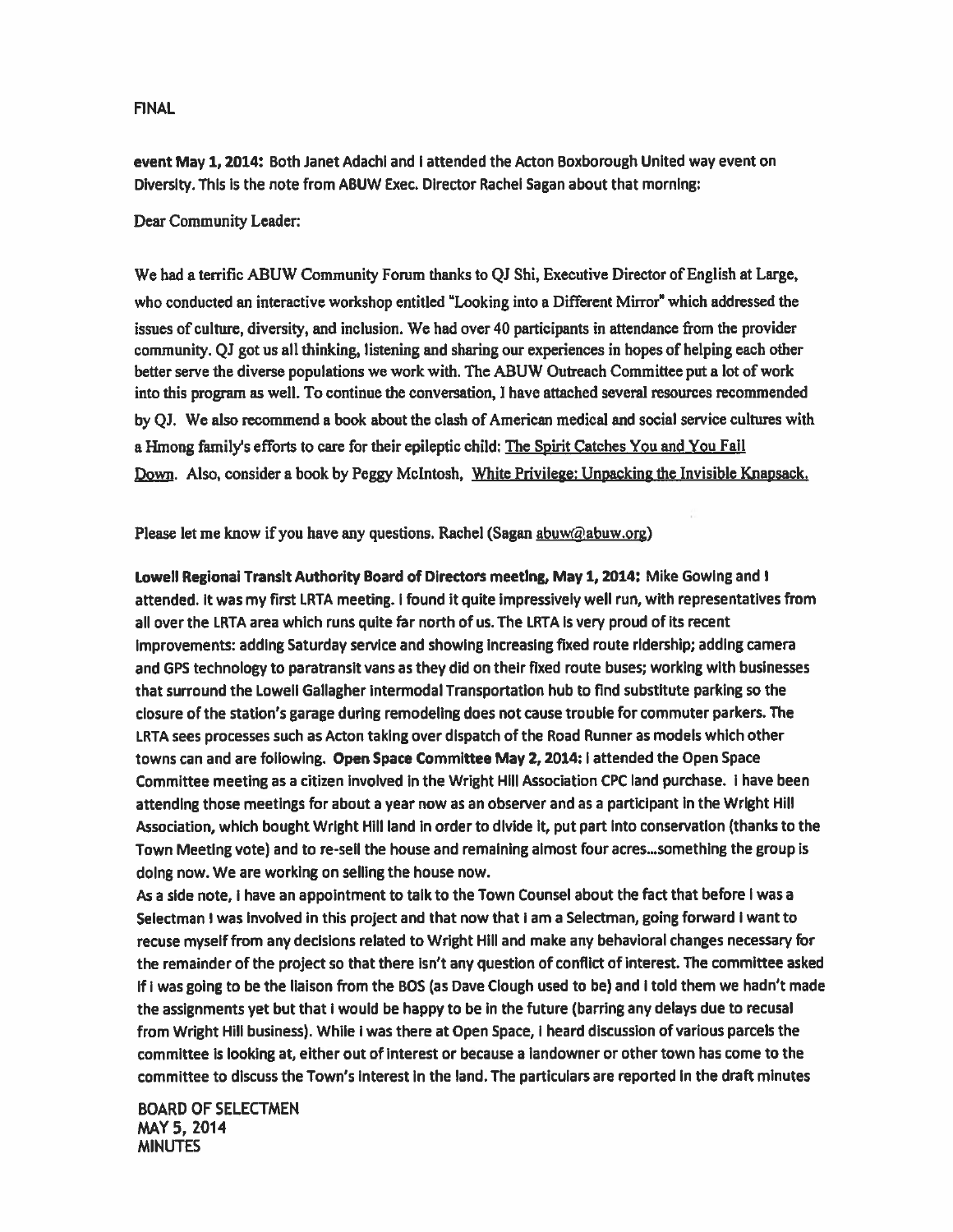to that meeting, which member Jane Ceraso prepared. CrossTown Connect Meeting April 29, 2014, Acton Town Hall: Doug Halley led this meeting. There were representatives from Transaction Associates, which runs CrossTown Connect for the entities involved; businesses in Westford such as Red Hat, the 495/Metrowest Business Council, local municipalities such as Boxborough, Maynard and Uttleton, and <sup>a</sup> representative of State Rep. Kate Hogan. We heard about what CrossTown Connect offers to its town and business partners, reviewed the budget and the membership costs to towns and employers, and heard about recent grants. We also discussed Littleton MBTA Station (already overfull), Acton MBTA station, and the Complete Streets Initiative which, if Acton joins, offers gran<sup>t</sup> opportunities. Brings pedestrian and bike needs in to the planning of streets. A second meeting is planned for June 10 at 830 or 9 am at Juniper in Westford, reaching out specifically ot the businesses in the region. We hope that schools and medical facilities are represented at that meeting.

RCC going to be planners. CTC is going to be doers. The CTC has different parts: incoming commuters, outgoing commuters, and paratransit. TAC: TAC will be meeting soon to find <sup>a</sup> new chair, as Franny won't be on the committee now due to being on 805. TAC will also take up Complete Streets on its next agenda and has been looking for bicyclists for the committee.

# Consent Agenda

Mr. Gowing requests consent item 8 is removed from consent and to be placed on the May 19<sup>th</sup> consent agenda due to incomplete application

Ms. Adachi moved to accep<sup>t</sup> parking clerk appointment; Ms. Green seconded the motion — UNANIMOUS VOTE

Ms. Adachi moved to approve consent items 5-10; Ms. Green seconded the motion — UNANIMOUS VOTE

Ms. Adachi moved to approve the Board of Selectmen minutes from April 7, and executive session April 8, 2014; Ms. Green seconded the motion. 3 Ayes, 1 abstention (Ms. Osman)

Ms. Adachi moved to adjourn, Ms. Green seconded the motion — UNANIMOUS VOTE

Meeting adjourned at 9:32 PM.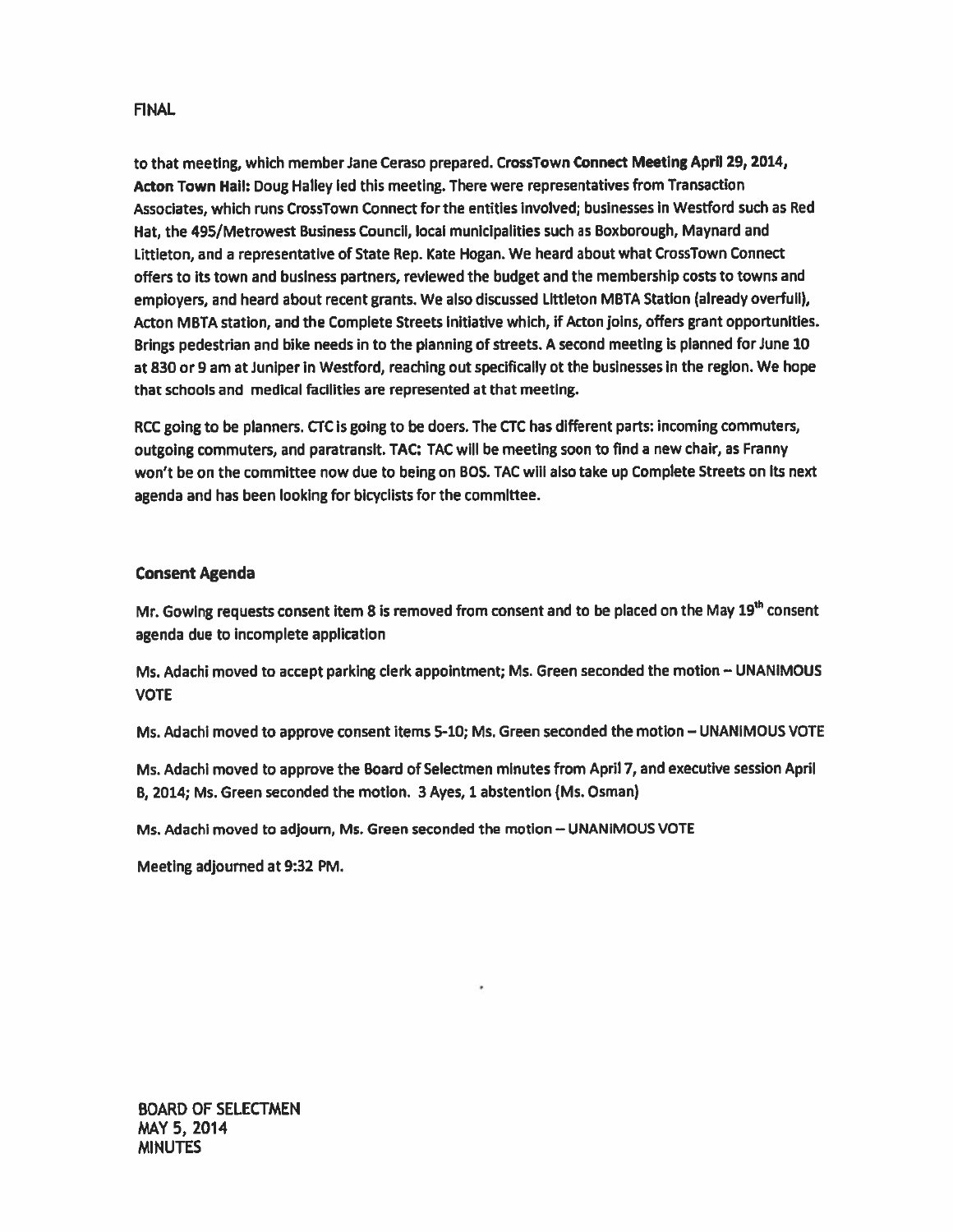# BOARD OF SELECTMEN & SEWER COMMISsIoNERS' MEETING AGENDA May 5, 2014 7:00 P.M.

# Francis Faulkner Hearing Room

- I. CITIZENS' CONCERNS
- **II. CHAIRMAN'S UPDATE/OPERATIONAL MINUTE** The Chairman will briefly update the Board. The Town Manager will provide <sup>a</sup> brief repor<sup>t</sup>

# III. PUBLIC HEARINGS AND APPOINTMENTS

1. 7:25 MAKAHA RESTAURANT, ALLEGED LIQUOR LICENSE VIOLATION See enclosed materials

### SELECTMEN'S BUSINESS

- 2. UPDATE ON NURSING SERVICES
- 3. REVIEW SITE PLAN RULES AND REGULATIONS, PLANNING DEPARTMENT

### SELECTMEN'S REPORT

- IV. CONSENT AGENDA
	- 4. ACCEPT MINUTES, BOARD OF SELECTMEN'S REGULAR MINUTES OF: 41712014, AND EXECUTIVE SESSION MINUTES OF 41812014 See enclosed materials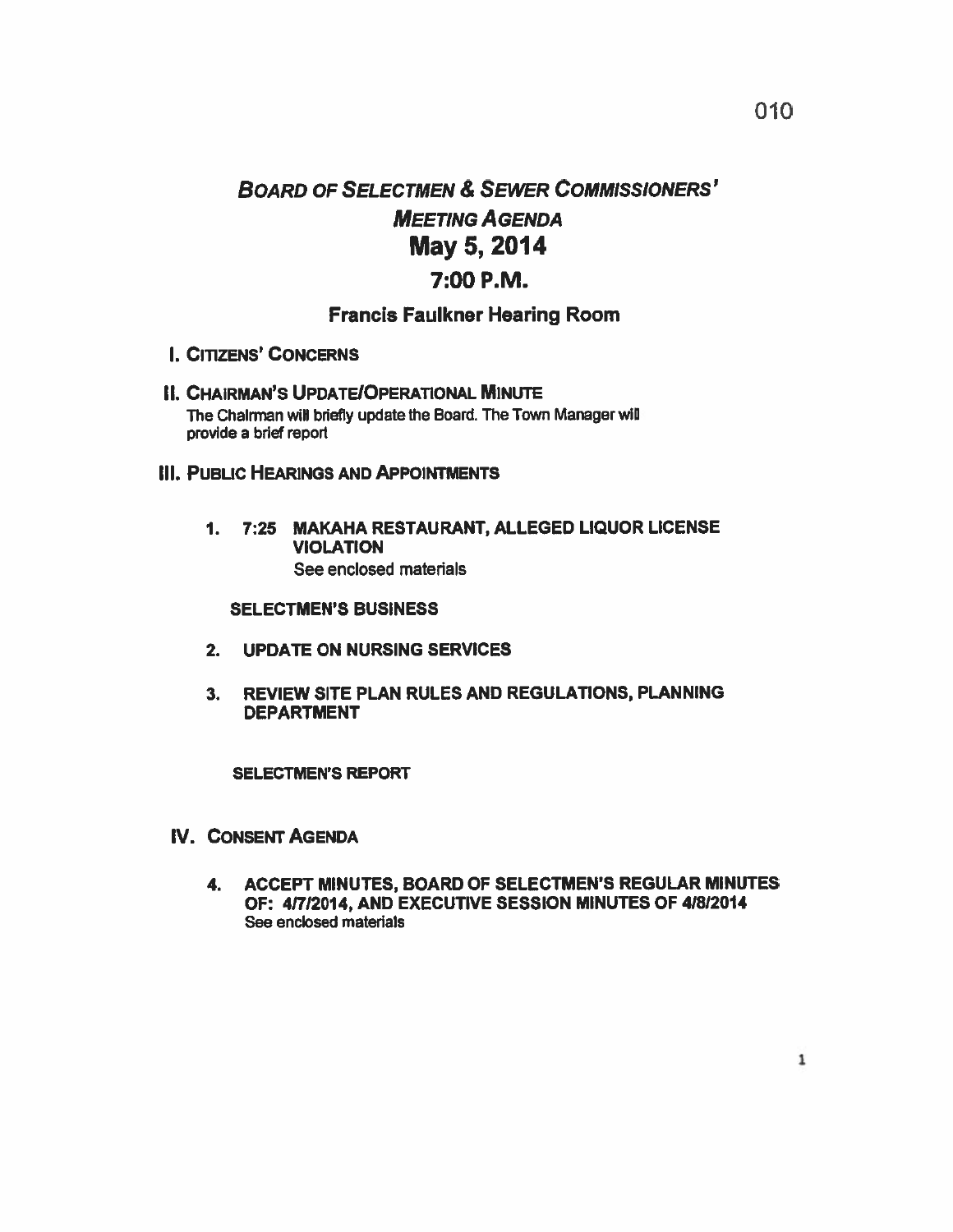5. ACCEPT GIFT, PLANNING DEPARTMENT, COMMUNITY HOUSING PROGRAM FUND IN LIEU OF THE ROBBINS BROOK HOUSING **ELELMENT** 

Enclosed Is a gift of \$2000.00 for the Community Housing Program Fund in lieu of the Robbins Brook Housing Element construction.

- 6. ONE DAY LIQUOR LICENSE, NARA PARK, PELAGIC SAILING CLUB See enclosed materials
- 7. ONE DAY LIQUOR LICENSE, CONGREGATION BETH ELOHIM See enclosed materials
- 8. WINE ONLY SPECIAL ALCOHOLIC LICENSE ACTON FARMER'S **MARKET - DAVID NEILSON D/B/A COSTAL VINYARDS** See enclosed materials
- 9. DISPOSAL OF OBSOLETE MATERIALS, RECREATION DEPARTMENT Request for disposal or donation of three (3) obsolete paddle boats at **NARA Park**
- 10. CYCLE KIDS CHARITY BIKE RIDE, JUNE 8, 2014 See enclosed materials

### **ADDITIONAL INFORMATION**

See enclosed correspondence that is strictly informational and requires no Board action

### **FIITURE AGENDAS**

To facilitate scheduling for interested parties, the following items are scheduled for discussion on future agendas. This is not a complete agenda

#### **MAY 19**

Acton TV Memorandum of Understanding Extension Request Site Plan Continuance #10/11/13 - 445 (continued from 3/24/14 and 1/27/14) Remand TRB/CVS Site Plan 8/1/13 - 444

**JUNE 9** Site Plan Special Permit 2/20/2014 - 448 (continued from 4/28/2014)

#### **PENDING MINUTES**

March 10 and 24, 2014

#### PENDING COMMITTEE APPOINTMENTS

Michelle Holmberg - Senior Center Study - sent to VCC 4/28/2014 Sherman Smith - Land Stewardship - sent to VCC 1/22/2014 Amanda Stern - Land Stewardship - sent to VCC 3/19/2014 Connie Ingram - Cemetery Commission - sent to VCC Torey Rubrecht - Historic District Commission (will get back to us after meeting HDC)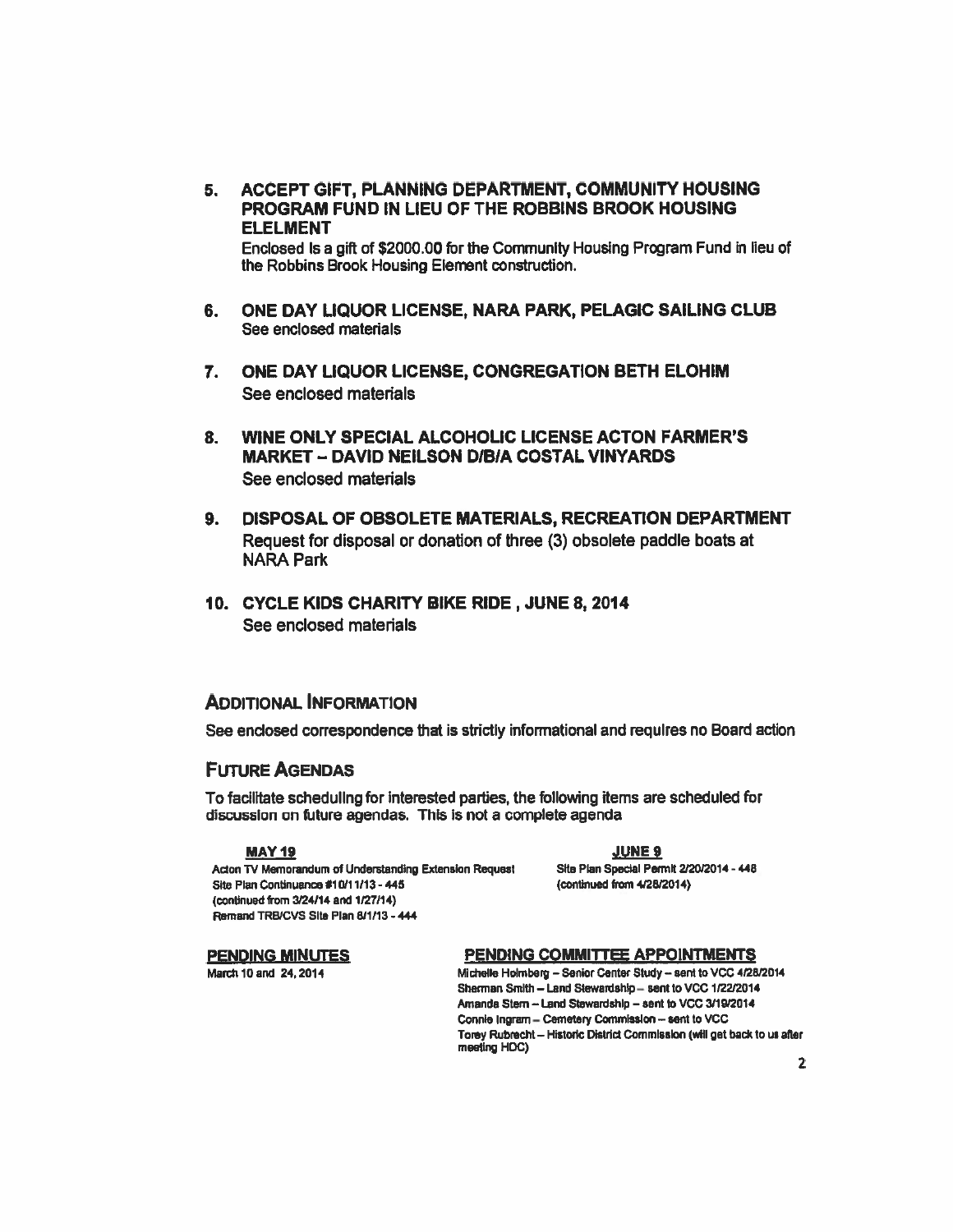Hongyu Lio -- Economic Development -- sent to VCC Warren Richmond - Historic Committee, Historic District Commission, Recreation, Land Stewardship (will get back after sitting in on committees)

Vandama Sharma - Interested in sustainable housing (will get back after sitting in on committees)

#### **INTERVIEWED BY VCC**

Robert Skilling - Senior Center Study Committee Chris Harnitton - Senior Center Study Committee Margaret Flanary - Senior Center Study Committee Peter Ashton - Senior Center Study Committee Carol Bull-Senior Center Study Committee Amanda Stern - Land Stewardship Committee Jaqueline Freldman - Council of Aging

**Bonnie Lobel - Council on Aging** 1. Richard Logan - Cable Advisory Committee